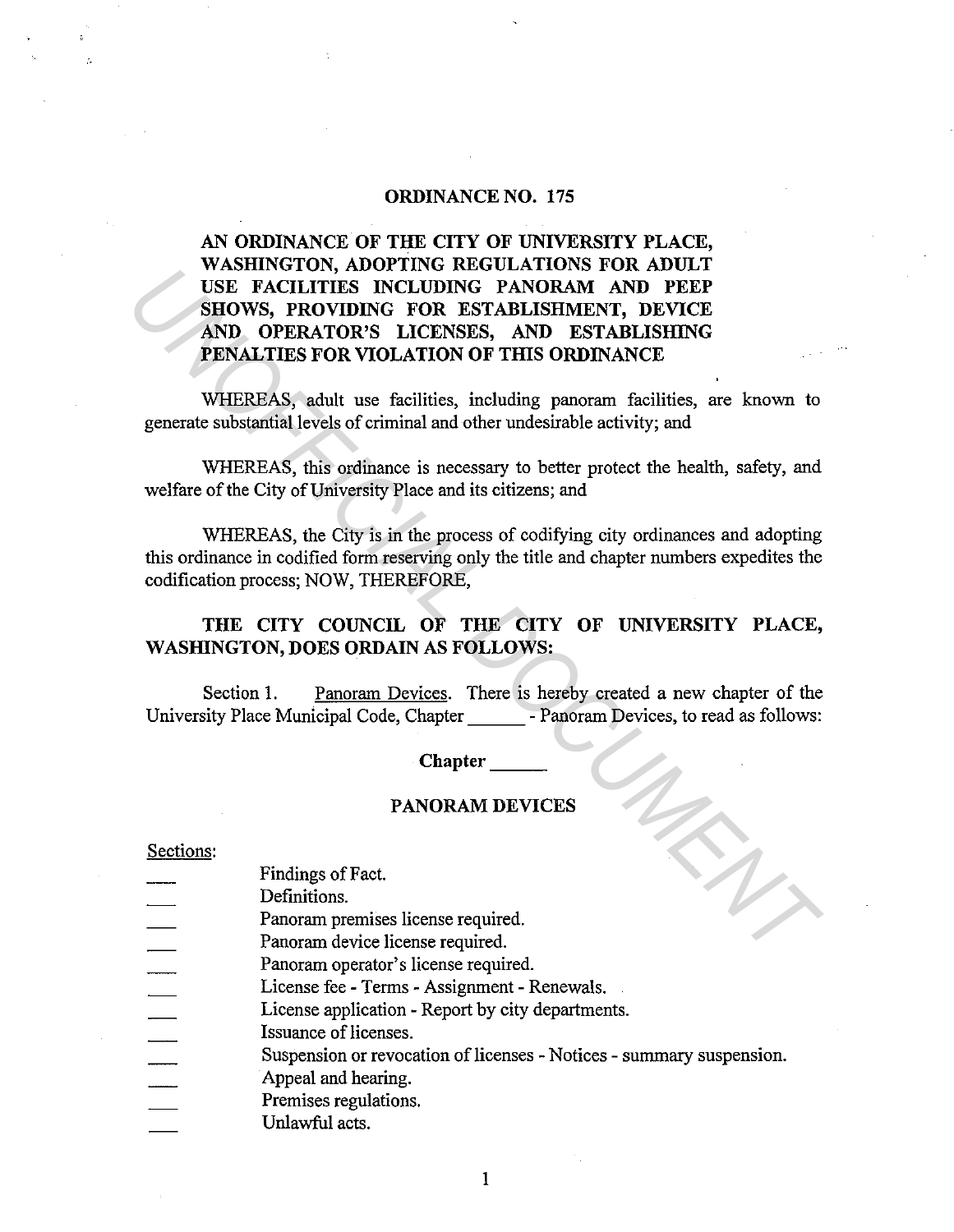Violation and penalties. Compliance. Severability.

# **\_Findings of Fact.**

The City of University Place takes notice and specifically relies upon the experiences of and studies utilized by other cities and counties in combating the specific adverse impacts of sexually-oriented businesses including panoram or "peep show" establishments. This includes, but is not limited to the studies relied upon, findings of fact entered by and litigation involving the Cities of Federal Way, Tukwila, SeaTac and Shoreline in their respective panoram ordinance provisions. **Final and Source 3.** The City of University Place takes notice and specifically relies upon the experiences of and studies utilized by other cities and counties in combating the specific adverse impacts of sexually-orient

# **Definitions.**

As used in this ordinance, the following words and phrases shall have the following meanings unless the context clearly requires otherwise:

A. "Applicant" means the individual or entity seeking any form of panoram license in the City of University Place.

B. "Applicant control persons" means all partners, corporate officers and directors and any other individuals in the applicant's business organization who hold a significant interest in the panoram business, based on responsibility for management or control of the panoram business, regardless of whether such person's name appears on corporate filings, license applications, or other official documents of the applicant.

C. "Clerk" means the City of University Place City Clerk or such other employee or agent of the City who acts as the licensing official under this ordinance.

D. "Panoram," "preview," "picture arcade" or "peep show" means any device which, for payment of a fee, membership fee or other charge, is used to view, exhibit or display a film or videotape. All such devices are denominated in this chapter by the terms "panoram" or "panoram device." The terms "panoram" and "panoram device" as used in this chapter do not include games which employ pictures, views or video displays, or gambling devices regulated by the State.

E. "Panoram premises" means any premises or portion of any premises on which any panoram device is located and to which members of the public are admitted. The term "panoram premises" as used in this chapter does not include movie or motion picture theater auditoriums capable of seating more than five people.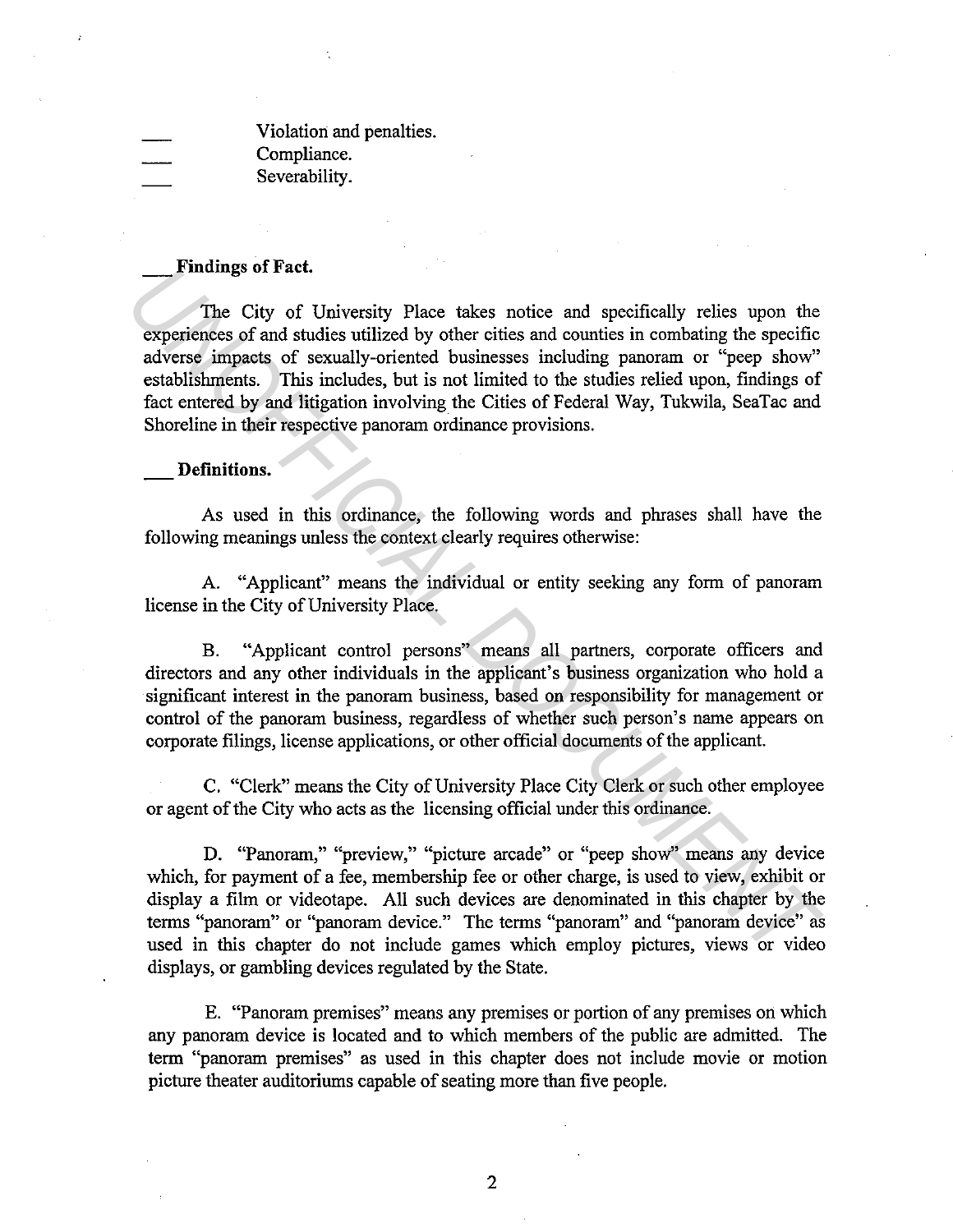F. "Panoram station" means a portion of any panoram premises on which a panoram device is located and where a patron or customer would ordinarily be positioned while watching the panoram device.

# \_ **Panoram premises license required.**

A. It is unlawful to display, exhibit, expose or maintain any panoram device upon any premises to which members of the public are admitted unless there is a valid and current panoram premises license for such premises.

B. A separate panoram premises license is required for each panoram premises and the same shall at all times by conspicuously posted and maintained therein.

C. The Clerk shall prescribe the form of such license, number the same, and shall indicate thereon the number of panoram devices which may be operated thereunder, and the location of the license panoram premises.

# \_ **Panoram device license required.**

A. It is unlawful to exhibit or display for public use any panoram device upon any panoram premises without first having obtained a panoram device license for each such panoram device.

B. Panoram device licenses shall be issued for specific panoram premises only and shall not be transferable.

C. The current panoram device license for each panoram device shall be securely attached to each panoram device in a conspicuous place.

D. The Clerk shall prescribe the form of such license and number the same.

# \_ **Panoram operator's license required.**

It is unlawful to own and exhibit or display for public use, or to place with another, by lease or otherwise, for public use, exhibit or display, any panoram device without a valid and current panoram operator's license. The Clerk shall prescribe the form of such license and shall number the same. **Example 12** and the mathematic strength controllation in the mathematic strength controllation of the public are admitted unless there is a valid and current panoram premises license for such premises.<br> **B.** A separate pa

# **\_License fee - Terms - Assignment - Renewals.**

A. The license year for licenses under this chapter shall be from January 1 to December 31. All licenses under this chapter shall expire on December 31 of each year. Except as hereinafter provided, all license fees under this chapter shall be payable on an annual basis. Annual license fees shall be as follows: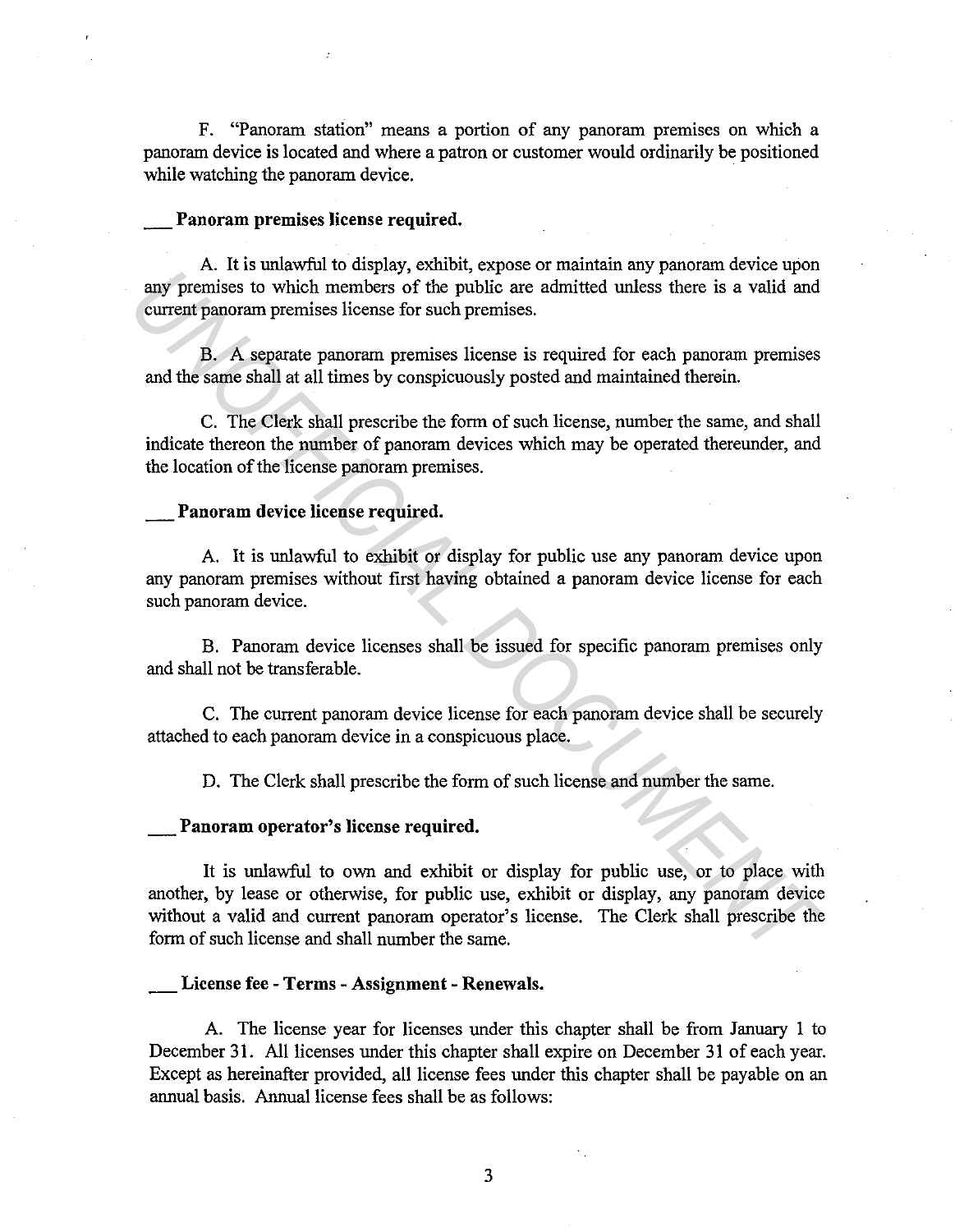1. Panoram premises license - \$200.00 per year;

2. Panoram device license - \$50.00 per year for each device; and

3. Panoram operator license - \$500.00 per year.

B. License fees under subsection A of this section shall not be prorated, except that if the original application of a license is made subsequent to June 30 in any year, the license fee for the remainder of that year shall be one-half of the annual license fee. Licenses issued under this chapter may not be assigned or transferred to other premises, operators or devices.

C. On or before December 31 of each year, a licensee under this chapter shall file an application for renewal of each license he wishes to use in the next license year. An application for renewal of a license shall be filed in the same manner as an original application for such a license and shall be accompanied by a renewal fee in an amount equal to the license fee applicable to an original application for such a license under this section. On renewal applications filed after December 31, the Clerk shall assess and collect an additional charge as follows: *Uniteralisation is* once the members of the section and interact we controllar the original application of a license is made subsequent to June 30 in any year, the license fee for the remainder of that year shall be one-h

1. If the application is more than 6 but less than 31 days late, the additional charge is 10 percent of the renewal fee; and

2. If the application is more than 30 but less than 61 days late, the additional charge is 25 percent of the renewal fee.

# License application - Report by city departments.

A. Any person seeking a panoram premises license, panoram operator's license or panoram device license shall file a written application with the Clerk on a form provided by the Clerk for that purpose.

The Clerk, upon presentation of a complete application, shall refer such application to the Police Department and other appropriate city departments or contractors for a full investigation as to the truth of the statements contained therein and as to any or all other matters which would aid the Clerk in determining compliance with this chapter and other applicable law. Upon receipt of any complete application for a license, the Clerk shall further issue a temporary license, pending disposition of the application or the completion of the term of any license suspension issued pursuant to this chapter. The temporary license shall expire upon issuance of a license or renewal thereof or notice of non-issuance. The holder of a temporary license is subject to all requirements, standards, and penalty provisions of this chapter.

B. Applicants for any license or renewal thereof under this chapter shall provide information as follows: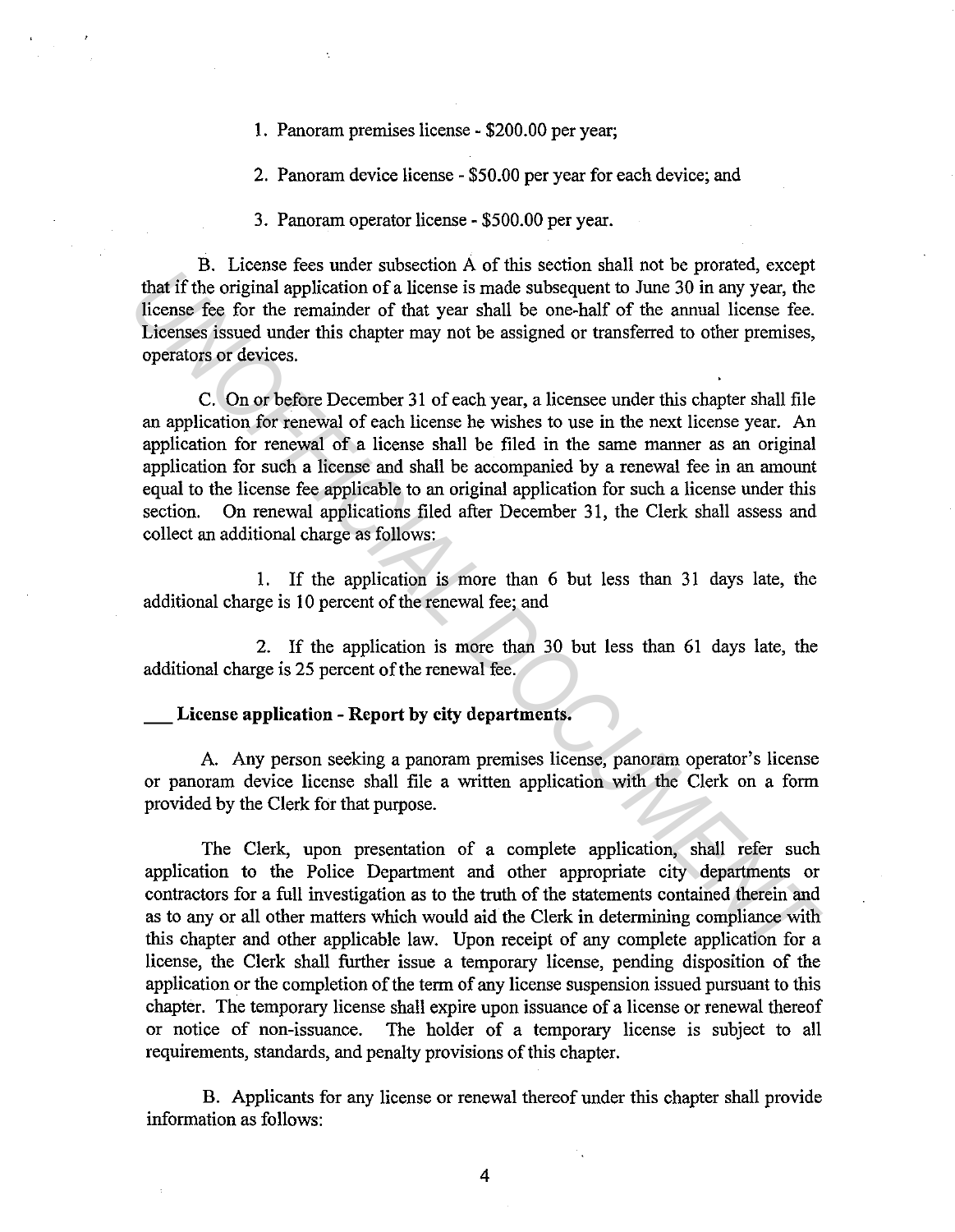1. With each application for a panoram premises license or renewal thereof, applicants shall provide:

a. The name, address and telephone number of each person applying for the license;

b. The name, address and telephone number of each person holding an ownership, leasehold or interest in the panoram premises;

c. The name, address and telephone number of the manager or other person responsible for the operation of the premises;

d. The address of the premises;

e. The number of panoram devices to be located on the premises;

and

f. A sketch or drawing sufficient to show the layout of the premises, including all information necessary to determine whether the premises complies with the provisions of this chapter. **EXECUTE 15 FOR A MORE IS and the manner of each person responsible or interest in the panoram premises;**<br> **UNDENDED** C. The name, address and telephone number of the manager or<br>
other person responsible for the operation

2. With each application for a panoram device license or renewal thereof, applicants shall provide:

a. The name, address and telephone number of each person applying for the license;

b. The name, address and telephone number of each person holding an ownership, leasehold or other interest in the panoram device;

c. The name, address and telephone number of each person responsible for the operation of the panoram device;

d. The address at which the panoram device is to be located; and

e. A description of the panoram device, including make, model and serial number.

3. With each application for a panoram operator's license or renewal thereof, applicants shall provide:

a. For the applicant and for each applicant control person: Names; any aliases or previous names; driver's license number, if any; social security number, if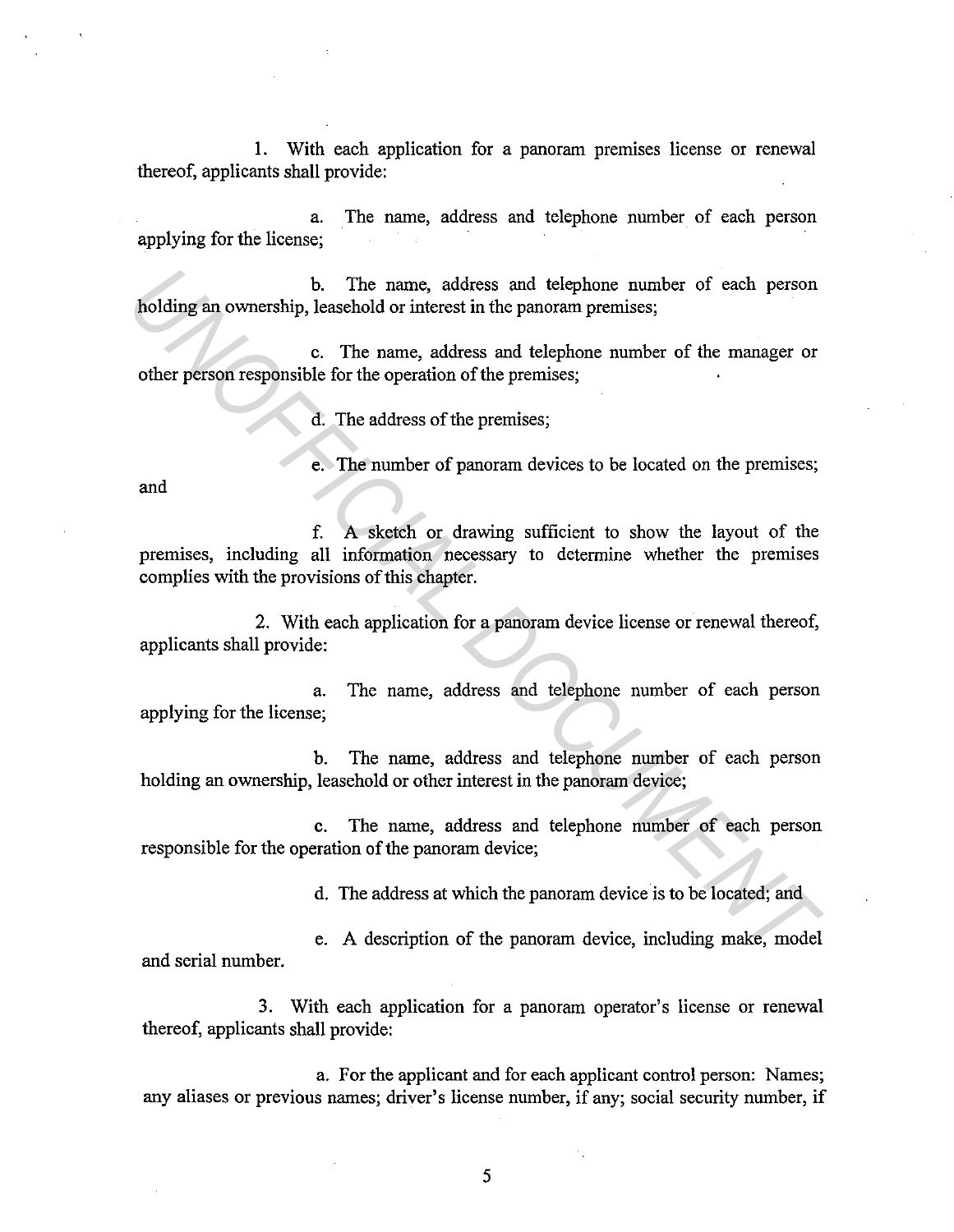any; business, mailing, and residential address; and business and residential telephone number.

b. If a partnership, whether general or limited, provide for all general partners the same information required under subsection (a).

c. If a corporation, date and place of incorporation, evidence that it is in good standing under the laws of Washington, and name and address of any registered agent for service of process.

d. Whether the applicant or any partner, corporate officer, or director of the applicant holds any other licenses under this chapter or any license for similar adult entertainment or sexually oriented business, including motion picture theaters and panorams, from the city or another city, county or state, and if so, the names and addresses of each other licensed business. is in good standing under the laws of Washington, and name and address of any registered agent for service of process.<br>
d. Whether the applicant or any partner, corporate officer, or<br>
d. Whether the applicant or any partne

e. A summary of the business history of the applicant and applicant control persons in owning or operating the adult entertainment or other sexually oriented businesses, providing names, addresses and dates of operation for such businesses, and whether any business license or adult entertainment license has been revoked or suspended, and the reason therefor.

f. For the applicant and all applicant control persons, any and all criminal convictions or forfeitures within five years immediately preceding the date of the application, other than parking offenses or minor traffic infractions, including the dates of conviction, nature of the crime, name and location of court and disposition.

g. For the applicant and all applicant control persons, a description of business, occupation or employment history for the three years immediately preceding the date of the application.

h. The location and doing-business-as name of the proposed adult cabaret, including a legal description of the property, street address, and telephone number, together with the name and address of each owner and lessee of the property.

i. Two (2) two-inch by two-inch (2"X2") color photographs of the applicant and applicant control persons, taken within six months of the date of application showing only the full face.

j. A complete set of fingerprints for the applicant or each applicant control person, taken by University Place Police Department employees (or Pierce County Sheriff's Department employees?).

**Issuance of licenses.**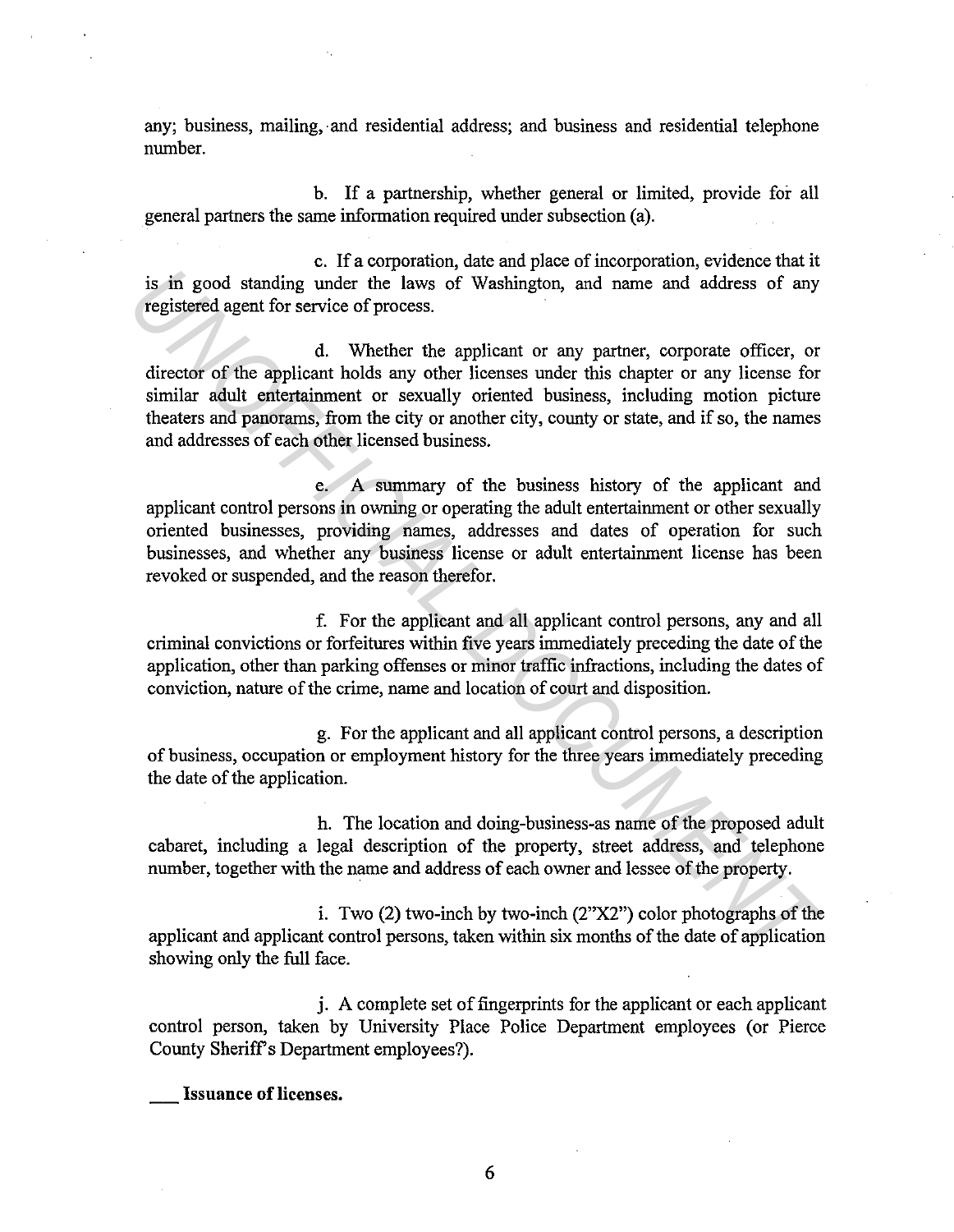A. Upon receipt of any application, the Clerk shall issue a temporary license or renewal thereof, pursuant to Section , or notice of non-issuance and the reasons therefor.

B. The Clerk shall issue the permanent license or licenses applied for if and only if, after an investigation, the Clerk finds:

1. That the business for which a license is required herein will be conducted in a building, structure and location which complies with the requirements and standards of this chapter; and

2. That the applicant, his or her employee, agent, partner, director, officer, stockholder or manager has not knowingly made any false, misleading or fraudulent statement of material fact in the application for a license, or in any report or record required to be filed with the Clerk. 1. That the business for which a license is required herein will be<br> **Standards** of this chapter, and<br> **Example 2.** That the applicant, his or her employee, agent, partner, director, of<br> **ICIC** stockholder or manager has n

**\_Suspension or revocation of licenses - Notices - Summary suspension.** 

A. The Clerk may, upon 10 days' notice, temporarily suspend or permanently revoke any license issued pursuant to this chapter where one or more of the following conditions exist:

**1.** The license was procured by fraud or misrepresentation of a material fact in the application or in any report or record required to be filed with the Clerk; or

2. The building, structure, equipment or location of the business for which the license was issued does not comply with the requirements or the standards of this chapter; or

3. The licensee, his or her employee, agent, partner, director, officer or manager has knowingly allowed or permitted in or upon the panoram premises any violations of this chapter or acts made unlawful under this chapter.

# **\_Appeal and hearing.**

A. Any person aggrieved by the action of the Clerk in refusing to issue or renew any license under this chapter or **in** temporarily suspending or permanently revoking any license under this chapter shall have the right to appeal such action to the City hearing Examiner, or to such other hearing body as may hereafter be established by the City Council for the hearing of such appeals, by filing a notice of appeal with the Clerk within **10** days of receiving notice of the action from which appeal is taken. The filing of such appeal shall stay the action of the Clerk.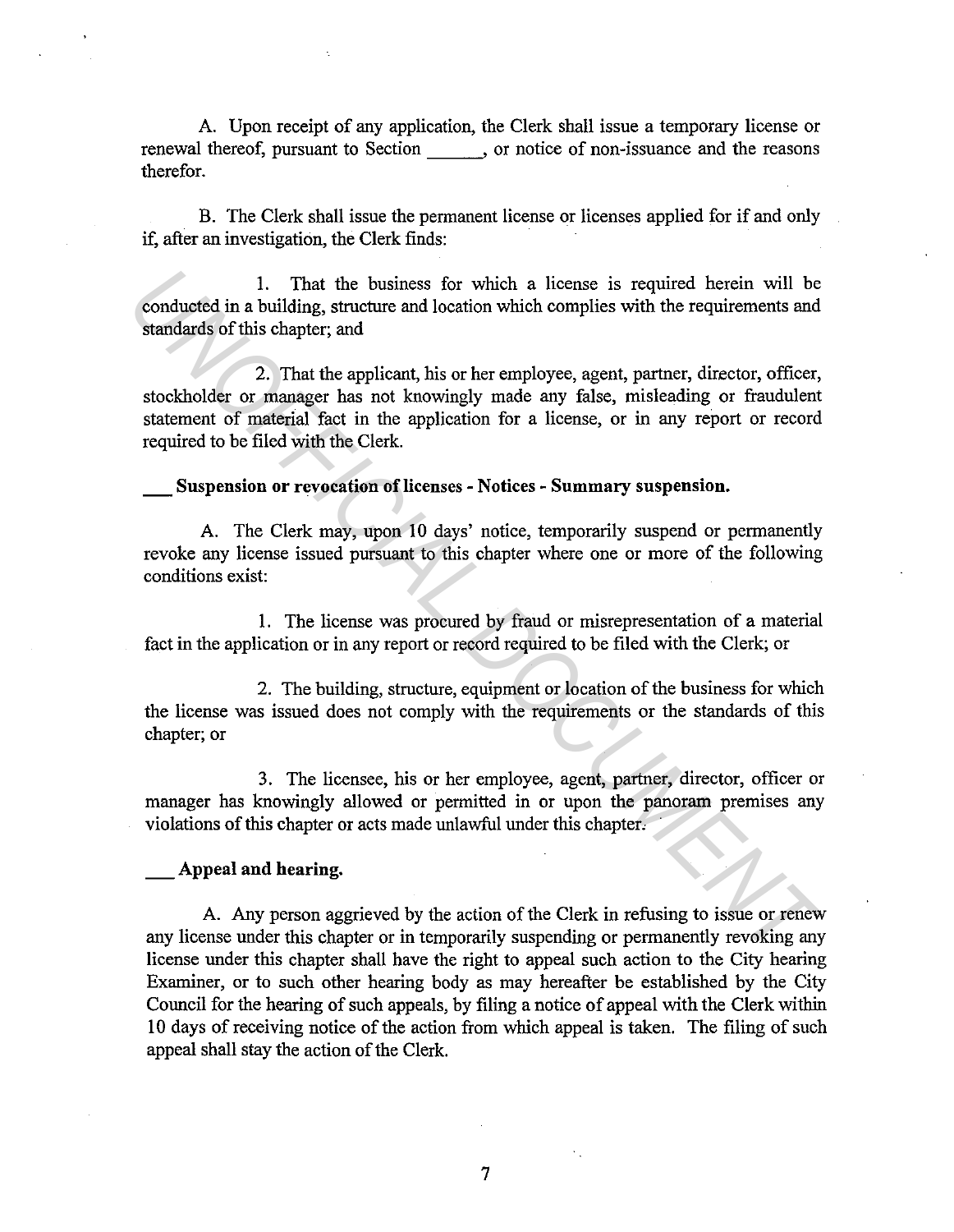B. The hearing body, upon receipt of a timely notice of appeal, shall set a date for a hearing of such appeal within 30 days from the date of such receipt, unless extended by mutual agreement or for good cause shown. The hearing shall be de novo. The hearing body shall hear testimony, take evidence and may hear oral argument and receive written briefs.

C. The decision of the hearing body on an appeal from a decision of the Clerk shall be based upon a preponderance of the evidence. The burden of proof shall be on the City.

D. Any person aggrieved by the decision of the Hearing Examiner or other designated hearing body shall have the right to appeal the decision to the Superior Court by Writ of Certiorari filed and served upon the City within 14 calendar days after the date of the Hearing Examiner's or other hearing body's decision.

# \_ **Premises regulations.**

It shall be unlawful and a violation of this chapter for a panoram operator, or anyone owning or controlling a panoram premises, to cause, maintain, or permit to exist any condition in violation of this section; and the Clerk shall not license any panoram premises which do not conform to the requirements of this section, and shall revoke or suspend the license of any panoram premises, and the license of any operator thereof, which do not maintain conformity with these requirements. **EXECUTE:** The turbustion of the nearing body of an appearance of the evidence. The burden of proof shall be on the City.<br> **D.** Any person aggriced by the decision of the Hearing Examiner or other discussions of the Hearin

A. The interior of every panoram station shall be visible from a continuous main aisle and shall not be obscured by any curtain, door, wall, or other form of partition or enclosure.

B. The panoram stations on any panoram premises shall be separated by partitions constructed of wood or other solid and opaque material. No openings in such partitions for ventilation or other purposes shall extend higher than 12 inches from the floor or lower than 84 inches from the floor. Any such opening shall be covered with a permanently affixed wire mesh or other cover not capable of penetration by solid matter.

C. The licensee shall not permit any doors to other areas on the premises which are available for use by persons other than the licensee or employees of the licensee to be locked during business hours.

D. The licensee shall maintain illumination equally distributed in all parts of the premises available for use by the public at all times when the premises are open or when any member of the public is permitted to enter and remain therein.

E. The entire floor area of a panoram booth or stall must be level with the continuous main aisle. No steps, ramps or risers are allowed in any such booth or stall.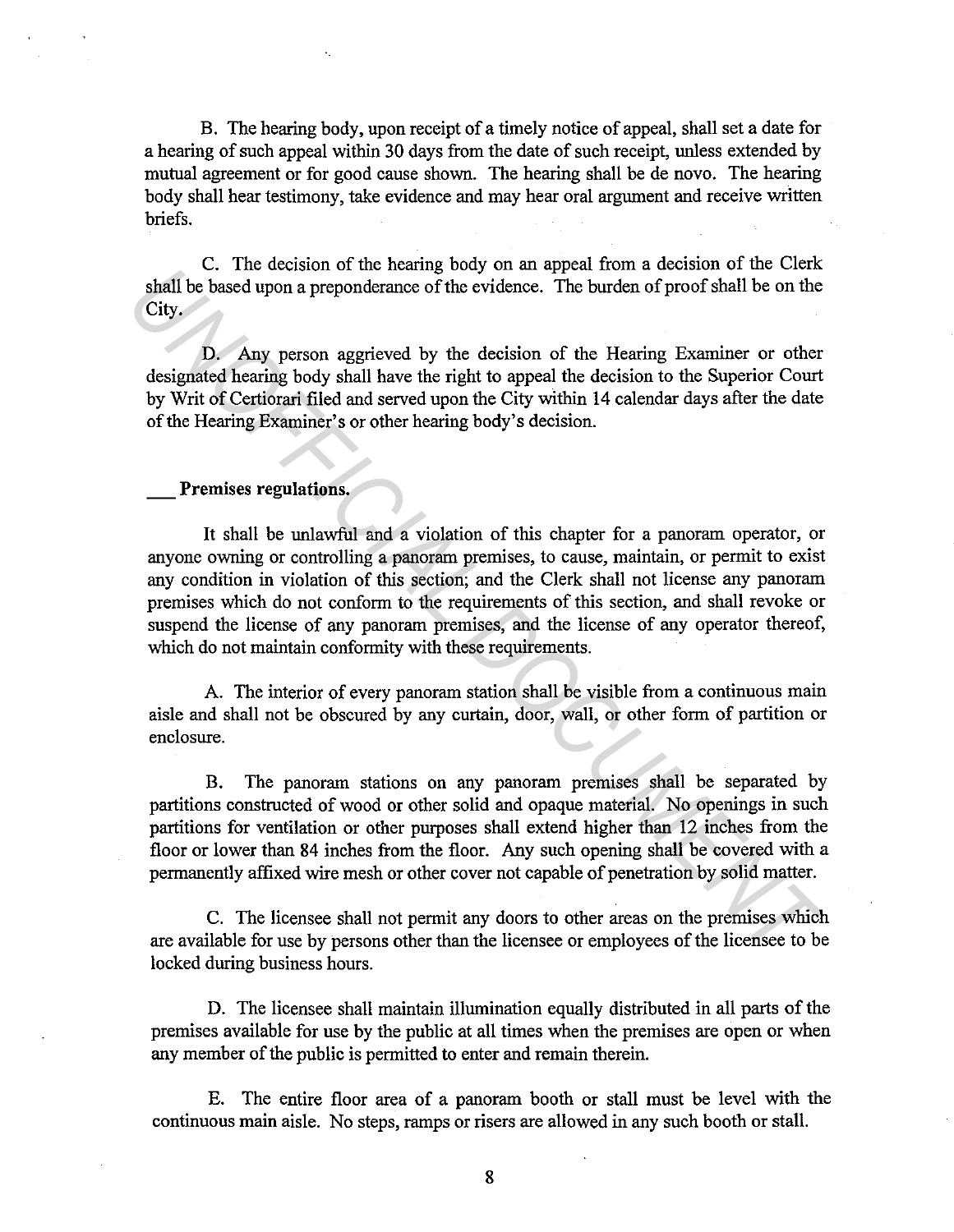F. The licensee shall permanently post and maintain on the interior and exterior of each booth or stall on the panoram premises a sign with two-inch lettering on a contrasting background stating:

> Occupancy of this booth is at all times limited to only one person. Violations are subject to criminal prosecution.

G. The licensee shall not operate or maintain any warning system or device, of any nature or kind, for the purpose of warning customers or patrons or any other persons occupying panoram booths or stalls located on the licensee's premises that police officers or city health, fire, licensing or building inspectors are approaching or have entered the licensee's premises.

H. A licensed panoram operator shall be on the premises at all times that the panoram premises is open to the public for business.

I. No person under the age of 18 shall be permitted to enter any panoram premises.

**Unlawful** acts.

A. A panoram station subject to the requirements of this chapter may only be occupied by one person at any one time. It is unlawful for any person to occupy such a booth or stall at the same time it is occupied by any other person.

B. It is unlawful to stand or kneel on any chair or seating surface in a panoram booth or stall.

C. It is unlawful for any owner, operator, manager, employee or other person in charge of premises for which a panoram location license is required to warn, aid and abet the warning of, customers or patrons or any other persons occupying panoram booths or stalls located on the licensee's premises that police officers or health, fire, licensing or building inspectors are approaching or have entered the licensee's premises. **13 IV C**, The licensee shall not operate or maintain any warning system or device, of<br> **EXECUMENT AND THE DEVALUAT CONDUCT CONDUCTS** of the purpose of warning customes or patrons or any other persons<br>
occupying panora

D. It is unlawful within any panoram premises for any person to masturbate, or expose to view any portion of the female breast below the top of the areola or any portion of the pubic region, anus, buttocks, penis, vulva or genitals.

## **\_Violations and penalties.**

It is unlawful for any person to violate any provision or to fail to comply with any of the requirements of this chapter. Any person violating any of the provisions or failing to comply with any of the mandatory requirements of this chapter, including the premises regulations enumerated in UP Code \_\_\_\_\_\_, shall upon conviction thereof be guilty of a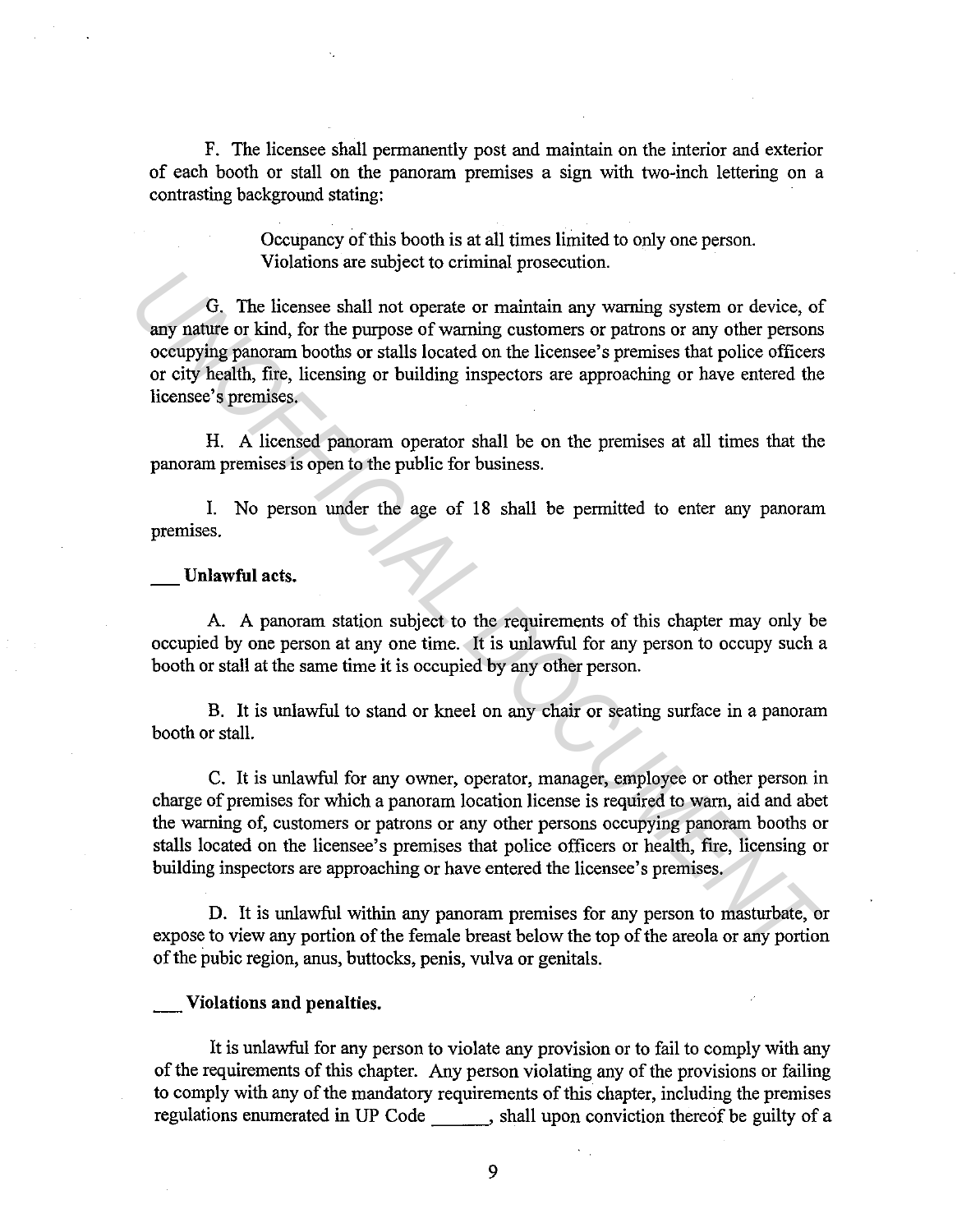misdemeanor and shall be punished by a fine of not more than \$1,000.00, or by imprisonment of a period of not more than 90 days, or by both such fine and imprisonment.

Each such person shall be guilty of a separate offense for each and every day, or part of day, during which any violation of any provision of this chapter is committed, continued, or permitted. In addition to the penalties hereinabove provided, any condition caused or permitted to exist in violation of any of the provisions of this chapter shall be deemed a public nuisance and may be abated as such, and each day that such condition continues shall be regard as a new and separate offense. All costs expended by the City in any such nuisance abatement or other action, including police investigation costs and attorney fees, shall be recoverable as part of any judgment in the City's favor. caused or permitted to exist in violation of any of the provisions of this chapter shall be<br>comed a public nuisance and may be absted as such, and each day that such continues shall be regard as a new and separate offense.

# **\_Compliance.**

All persons and premises regulated pursuant to this chapter shall comply with this chapter within 30 days of the effective date of the ordinance codified in this chapter.

# \_ **Severability.**

Should any section, paragraph, sentence, clause or phrase of this ordinance, or its application to any person or circumstance, be declared unconstitutional or otherwise invalid for any reason, or should any portion of this ordinance be preempted by state or federal law or regulation, such decision or preemption shall not affect the validity of the remaining portions of this ordinance or its application to other persons or circumstances.

Section 2. Effective Date. This ordinance shall be published in the official newspaper of the City and shall take effect and be in full force five (5) days after the date of publication.

**PASSED BY THE CITY COUNCIL ON DECEMBER 1, 1997.** 

Debbie Klosowski<br>Debbie Klosowski, Mayor Pro Tem

Debbie Klosowski, Mayor Pro Tem

**ATTEST:** 

Susan Matthew, City Clerk